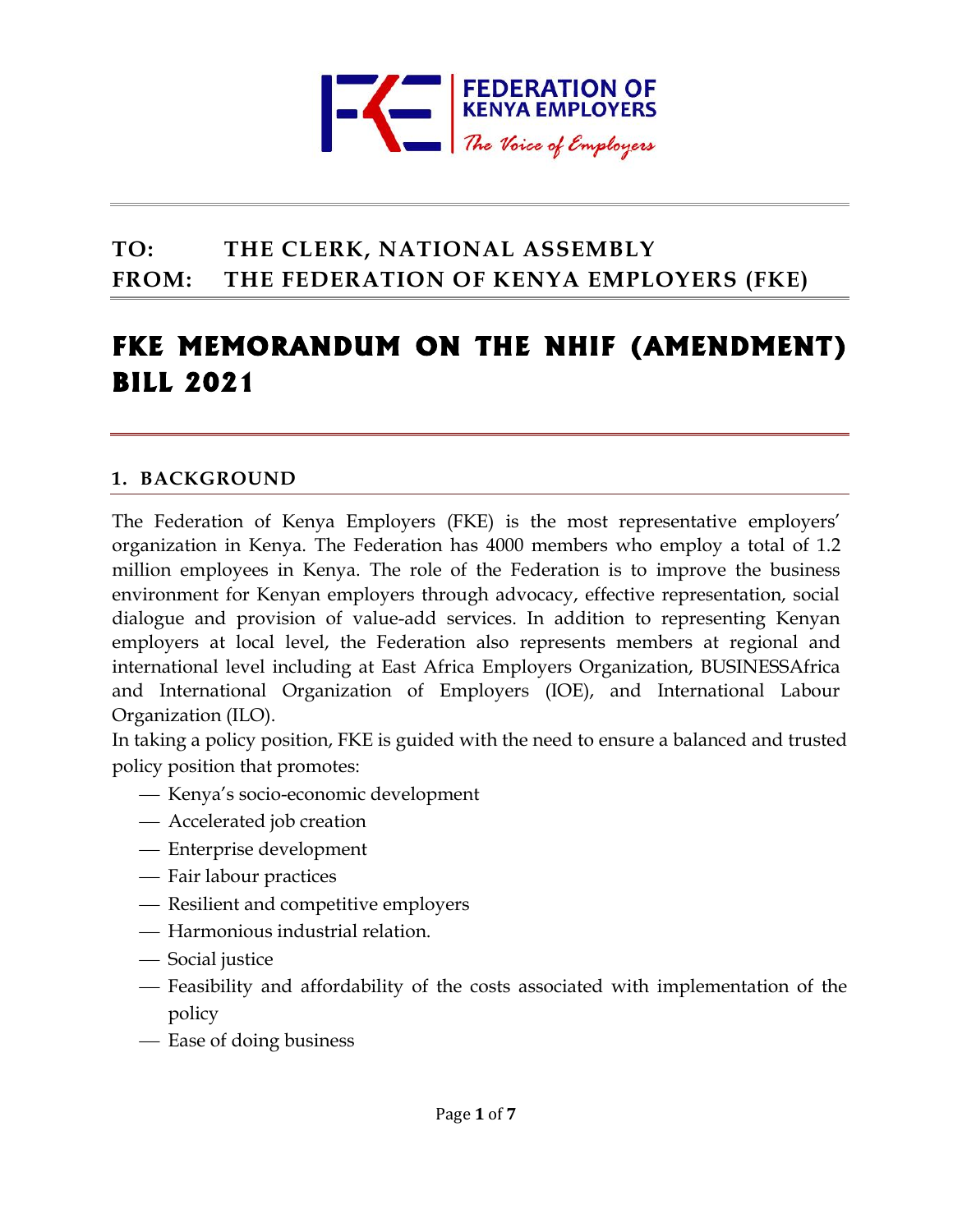### **2. NHIF AND UHC: FKE PERSPECTIVE**

In Kenya Universal Health Coverage (UHC) has become a national priority. It is one of the Big 4 Agenda priority areas by the current administration. UHC advances 3 areas.

- i) Expansion of services
- ii) Inclusion of all persons
- iii) Reduction of out-of-pocket payments at the point of accessing health services

The effort to provide for Universal health Coverage (UHC) for Kenya are noble and the Federation supports the overall objective of getting every person in Kenya to have a health care insurance. The Federation understands that the realization of this object requires a concerted effort of all parties: Government, employers, workers, health care providers and stakeholders in the health sector, stakeholders in the insurance sector, and the public. Each party has the responsibility and is required to play its part to ensure success in UHC to all Kenyans as envisioned under the Big 4 Agenda.

The Federation outlines the following as key issues that need to be addressed to ensure Kenya succeeds in UHC:

- a) Access to health insurance for all
- b) Management of health care access costs
- c) Governance of health care
- d) Financing health care
- e) Adequacy of the NHIF cover benefits

The NHIF plays a critical role in addressing the above issues and such the Federation wish to submit the following touching on:

- i) Proposals for improvement of NHIF
- ii) Comments on the NHIF (amendment) bill 2021
- iii) Comments Health laws (amendment) Bill 2021

## **3. LEGAL ASPECTS ON THE NATIONAL HEALTH INSURANCE FUND AMENDMENT BILL AND HEALTH LAWS(AMENDMENT)BILL**

Noting that the pandemic has plunged many businesses out of the market. Business environment is faced with uncertainty which is not good for business growth. In as much as these challenges continue to affect all sectors, we must appreciate the resilient nature of our industries and our people even in these tough times.

The Labour sector has been confronted with several proposals in our legal system for example by introducing unemployment fund and social security injury scheme. All these changes are focusing on the employers to finance and sustain them.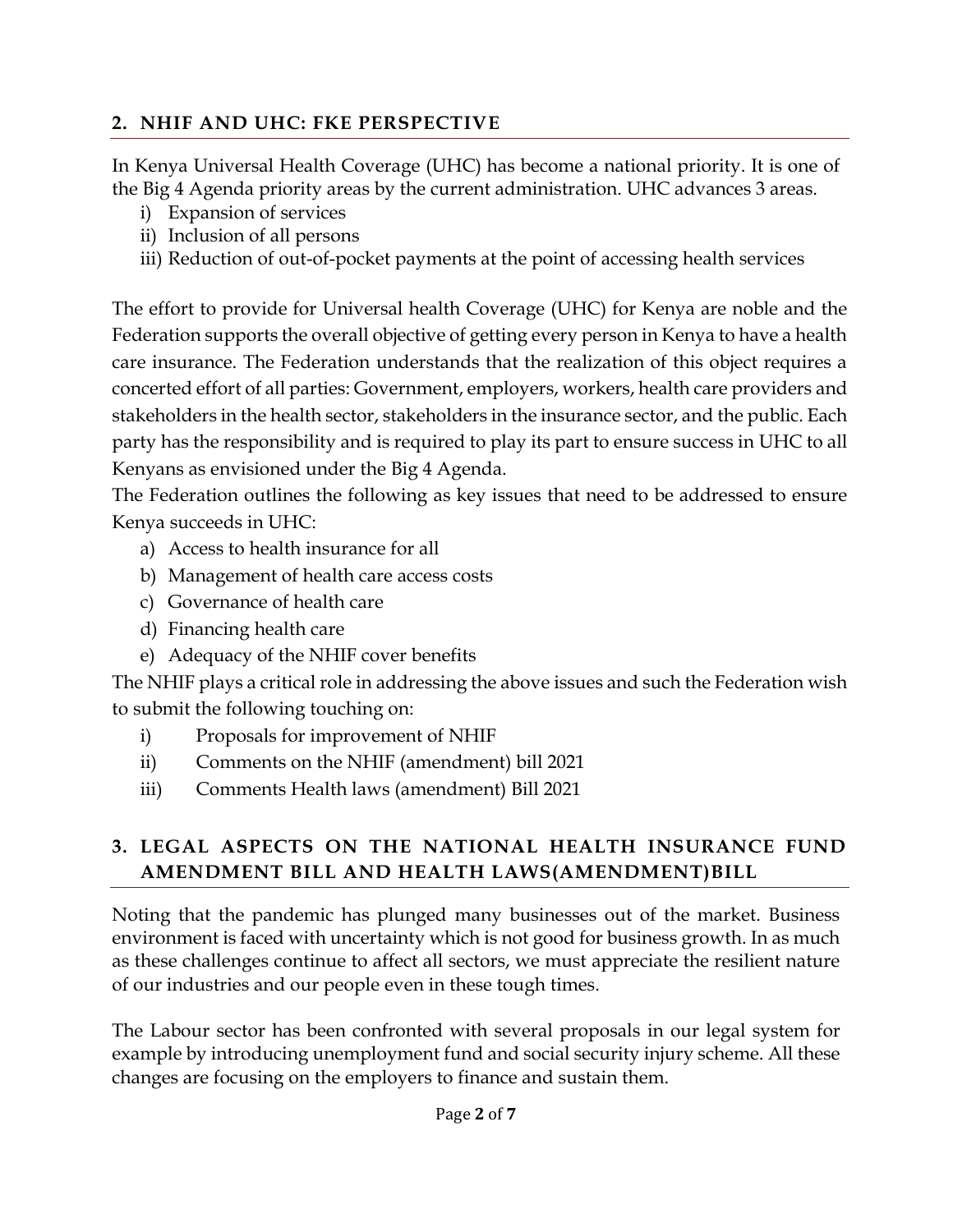The Stanbic Bank Market Report 2021 indicates a decline in new businesses and activity by 1.1%. the timing therefore is not right to start introducing changes with financial implications to our businesses including the NHIF. The proposed changes will be an indicator of making Kenya unattractive destination to do business.

### **The Fundamental Right to Health**

**The Constitution of Kenya 2010** Art. 43(1)(a) provides that every person has the right to the highest attainable **standard of health, which includes the right to health care services**, including reproductive health care. This constitutional provision falls within Part 4 of the Constitution dealing with Fundamental Rights and Freedoms against the State.

### **Role of Government in providing health services**

**The employers appreciate the role of Government in facilitating provision of, and access to, quality health services. This is done through the** ministry of health and other related agencies, which play an important role in health development, through strengthening health systems and generation of human, financial and other resources. This allows health systems to achieve their goals of improving health, reducing health inequalities, securing equity in health care financing, and responding to population needs. **This is the essence and sprit of Article 43(1)(a) of the Constitution.**

### **4. GENERAL PROPOSALS FOR IMPROVEMENT OF NHIF**

- a) NHIF is public National Health Insurance scheme and therefore it should be mandatory for NHIF to provide health insurance cover for basic medical care for all Kenyans citizens. The identification of eligibility can be based on Huduma numbers and hospital birth notification/certificate card for babies who have not yet been registered and acquired Huduma number. This mandatory requirement on NHIF will ensure that all Kenyans access basic medical insurance.
- b) The employees in formal employment or in formal self-employment, should be obligated to mandatorily contribute to NHIF as per the prescribed rates proposed by the NHIF board and agreed upon by the social partners (COTU(K) and FKE) and the Government.
- c) The minimum benefits provided by NHIF to be enjoyed by every Kenyan citizen be prescribed in the NHIF Act enacted by parliament.
- d) To encourage voluntary contributions, the NHIF board to provide for superior benefits to contributing members and their dependents.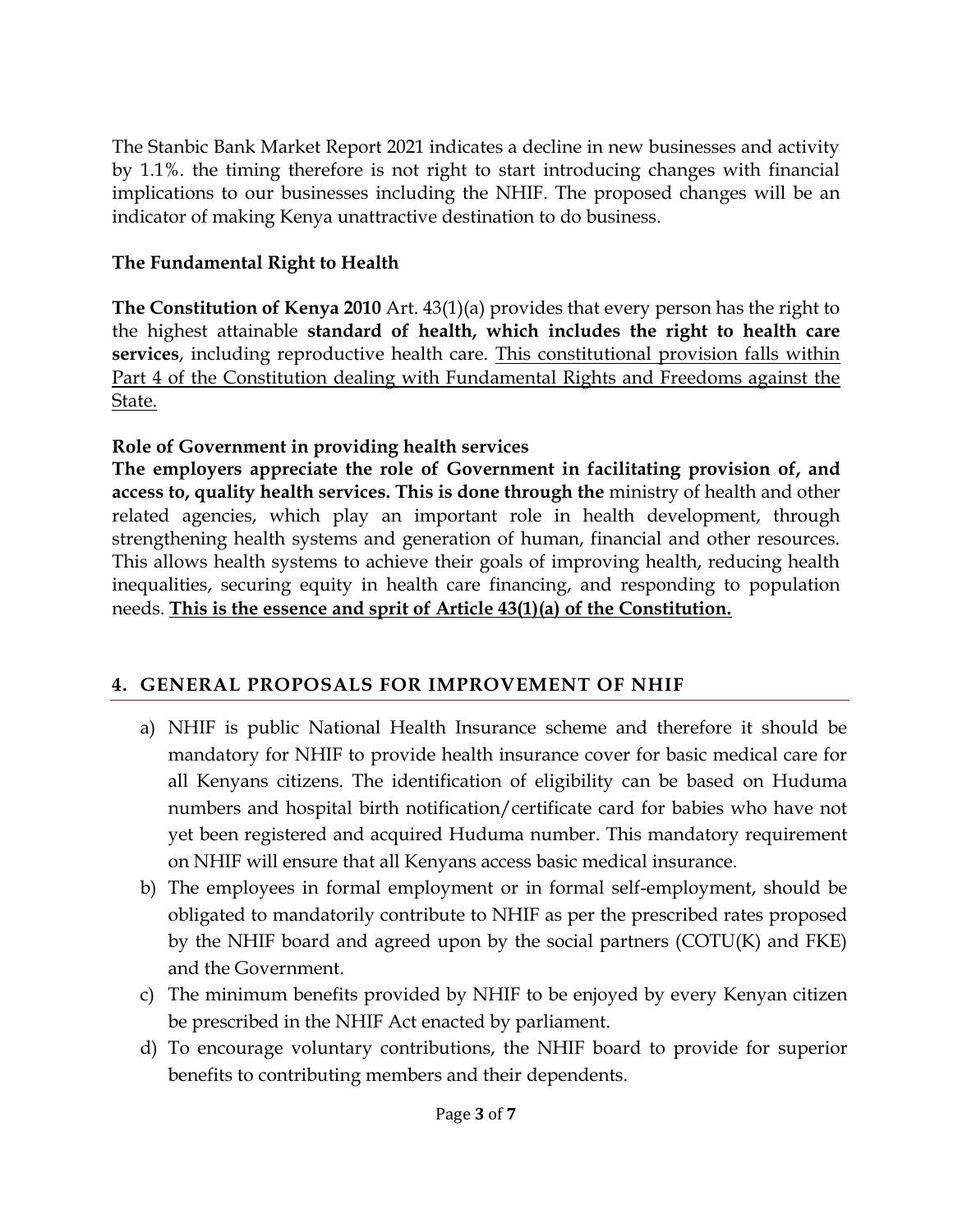- e) The NHIF legal framework should provide for an option of existing NHIF members in formal employment to cover more additional dependents upon payment of rates prescribed by the Board.
- f) NHIF benefits for contributing members and their dependents to be superior to the basic and provide for better benefit. This will encourage more to contribute.
- *g)* On financing, the government should pay from exchequer for the financing gap that NHIF need to be able to provide the medical insurance for all citizens that are not able to contribute because they are either in the informal sector or because they do not have income to enable them to contribute to NHIF. The Government should aim at meeting the Abuja Declaration on Health Financing

# **5. COMMENTS ON THE NHIF (AMENDMENT) BILL 2021**

The following are employers submission on the various proposals in the NHIF (amendment) bill 2021 that they want improved.

i) **Sections 10 & 15** – *Matching of contributions and Contribution to the fund* – Contribution will be made by all Kenyans who have attained the age of 18 years whether being in formal or informal sector. Further, employers are required to contribute an amount equal to that which they have remitted on behalf of their employees.

# **Issues with the proposal**

**All Kenyans aged 18 years and above to mandatorily contribute is not feasible.** There are many persons in this bracket that either do not have means to earn an income or do not have the ability to contribute. Many households in Kenya are struggling to put food on their tables and live from hand to mouth. This proposal is only feasible in a country with majority of her citizens having formal employment. In Kenya almost 85% of persons in wage employment are in informal sector. How will Government enforce it? Will Government jail millions of defaulters?

# **Employers' Proposal**

Contributions to the Fund be made by all persons in formal employment. The government should provide for the gap in funding from the exchequer in line with the Abuja Declaration on healthcare financing in 2001 to cover all the persons not in formal employment including the vulnerable persons.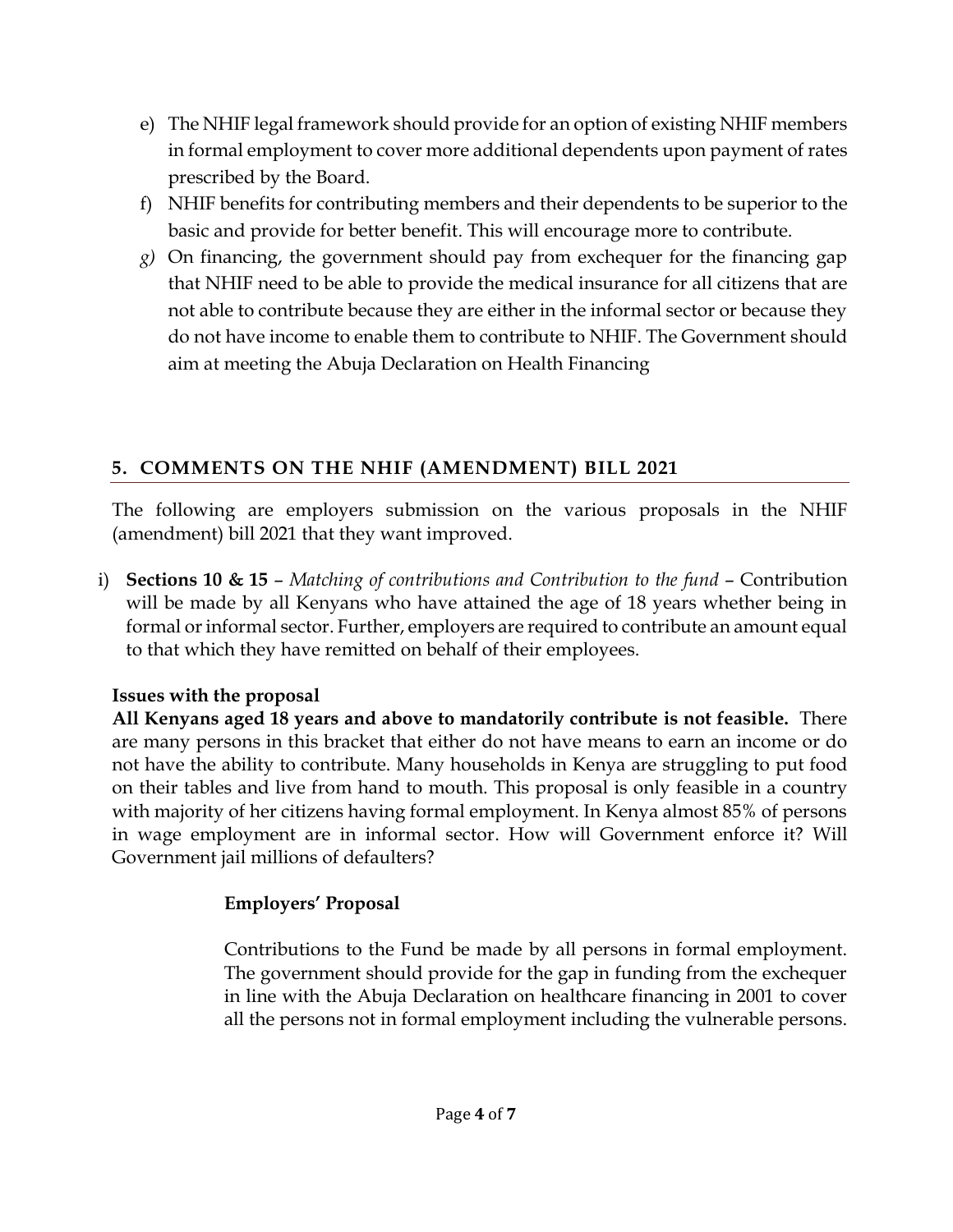**Employers should not be compelled to match the employees' contribution to NHIF.** This will not only affect the wage bill and sustainability of enterprises but also destroy the capacity of enterprises to create new jobs and sustain the existing jobs. The proposal assumes that employers do not provide for medical insurance for their employees. Most employers in Kenya operate private medical insurance schemes for their employees. Making it mandatory for the employers to match their employees' contribution will mean that they are paying double for the health insurance. This will not only lead to unnecessary increase in the cost of labour in Kenya, but it will also destroy the private health insurance industry and the competitiveness of Kenya's Business Operating environment.

All employers will be saddled with the cost of matching their employees' contributions. Consequently, it will be highly unlikely that employers will continue their existing private insurance schemes on-top of matching employee NHIF contributions, employers who have supplemented their employees' medical insurance cover with private insurance companies may cease to do so or considerably reduce the benefits available to employees in a bid to mitigate the rise in labour related costs.

This will lead to a heavy reduction in premiums, commissions paid to agents and generally increase the level of unemployment, as employers may prefer casual or contractual employment contracts over permanent employment. Employers may also be hesitant to increase the salaries of their employees as this will call for a higher contribution to the fund.

As alluded earlier, with an increase in labour related costs, this makes our country unattractive to foreign investors especially in labour intensive industries such as agriculture and hospitality services.

### **Employers Proposal**

NHIF to develop products that employers and workers can voluntarily take. This will encourage efficiency, and good governance of NHIF. Competition in the industry is very important for efficiency.

ii) **Section 22 – Payment of Benefits** – Where a person has a private medical insurance policy, the private insurer will pay first. NHIF will only pay after the limits of the private cover are exhausted.

### Implication

Responsibility of NHIF currently is to cater for the Primary services, the proposed bill removes this primary responsibility if one has an insurance cover. It is the Government's responsibility to cater for primary health Services.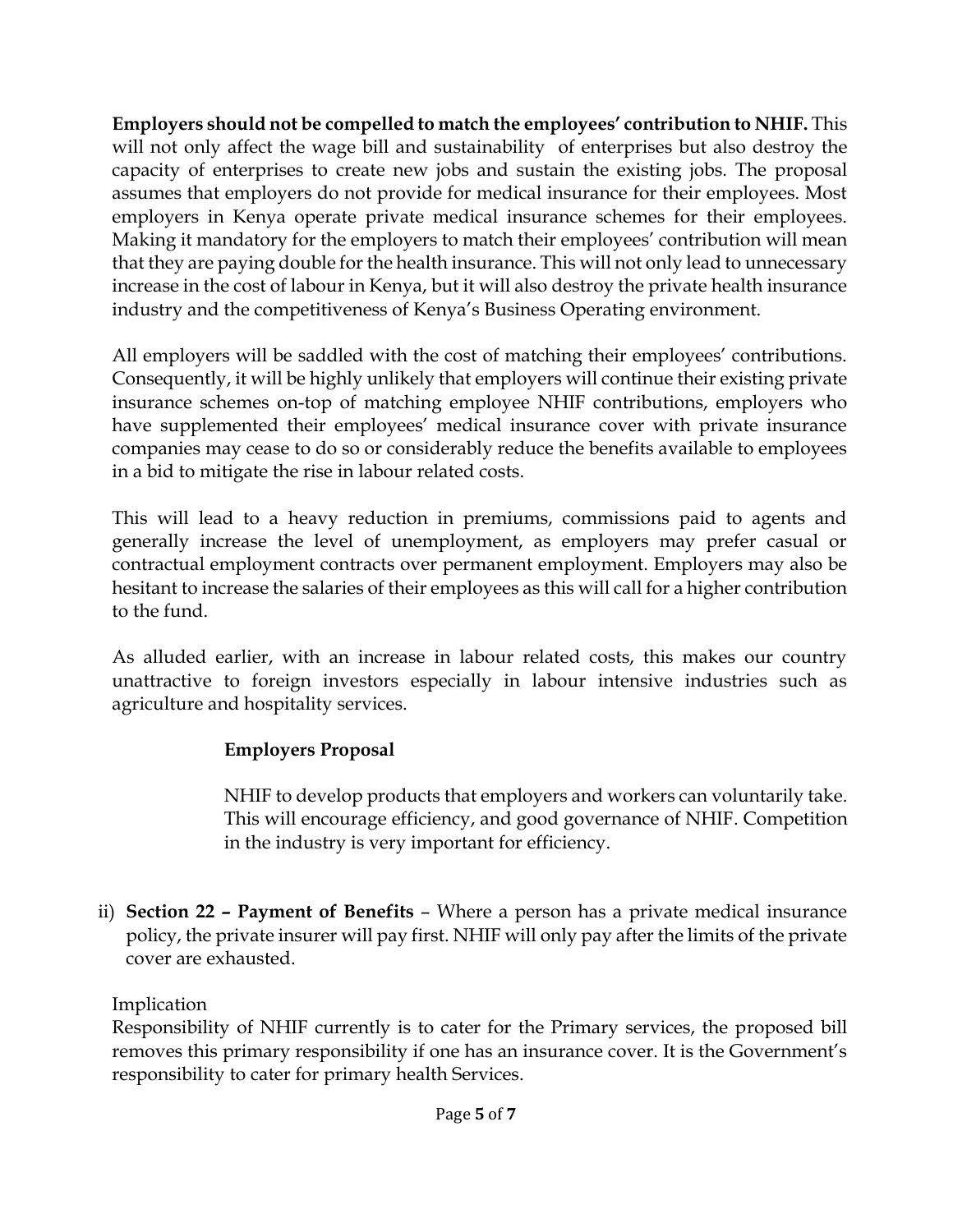This will increase the cost of private medical insurance and impact negatively on cost management programs and therefore low uptake of private medical insurance. This will be counterproductive to NHIF because, with diminished private insurance, there will be over reliance on NHIF cover, even if it is to be utilised upon exhaustion of private insurance cover. Furthermore, it will affect employment in the insurance sector.

#### **Employers' proposal**

Maintain the current practice in the Health Insurance industry

### **iii) Penalty**

The penalties imposed by the proposed amendments are more inclined to punishing employers than ensuring compliance. They are geared towards closing businesses rather than making it easy for enterprises to conduct business. This is open to abuse during implementation as it is a good ground for possible extortion by the officers. Consequently, this will lead to low levels of compliance and sustaining the financing of the UHC.

### **Implication**

Punitive measures affect the doing of business in many ways. It does not act as a deterrence but may also to a larger extent may lead low level of compliance. There is no justification for these heavy punitive measures. Employers with employees and who are experiencing cash flow may end up closing shop. This is not what is anticipated while introducing UHC in the market. We are killing the already existing and struggling enterprises and scaring away entrepreneurs who can create jobs by resorting to punitive laws.

### **Employers Proposal**

Adopt technology to reduce noncompliance